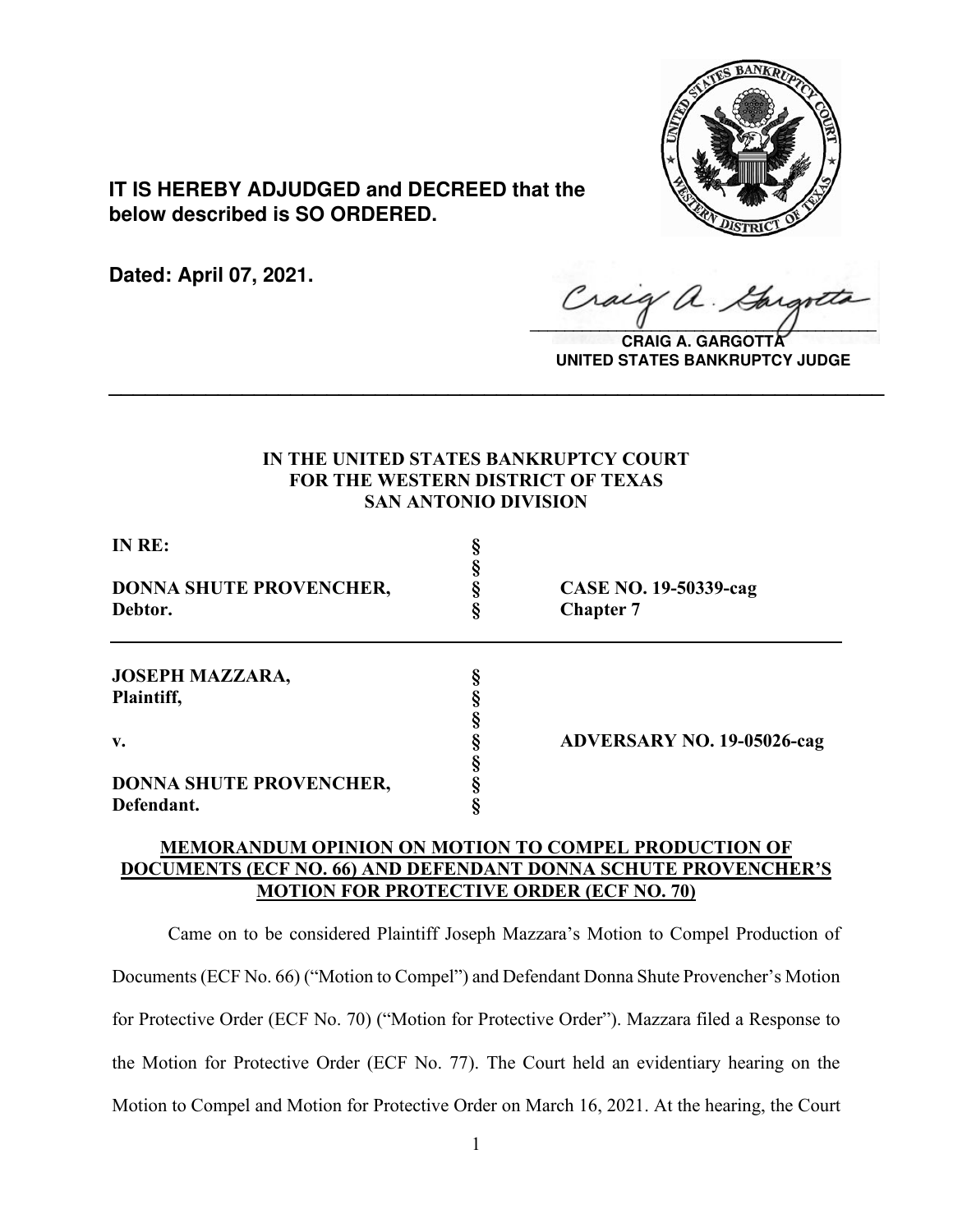agreed to conduct an *in camera* inspection of the discovery documents at issue in this proceeding. Thereafter, the Court took the Motion to Compel and Motion for Protective Order under advisement.

After the hearing, the parties submitted additional briefing. Provencher's Trial Brief in Support of Motion for Protective Order (ECF No. 79); Mazzara's Brief in Support of Plaintiff's Motion to Compel and in Opposition to Defendant's Motion for Protective Order (ECF No. 80). On March 17, 2021, the Court received a sealed envelope from Provencher containing documents for *in camera* review. The Court reviewed the documents *in camera*. The Court also considered the moving papers, post-hearing briefs, and the arguments given at the hearing. For the reasons stated herein and on the record at the Court's oral ruling on April 7, 202[1](#page-1-0),<sup>1</sup> the Court finds that: (1) the Motion to Compel is GRANTED; and (2) the Motion for Protective Order is DENIED. The Court will issue separate orders on each Motion.

### **JURISDICTION**

As an initial matter, the Court has subject matter jurisdiction pursuant to 28 U.S.C. §§ 157 and 1334. This matter is referred to this Court pursuant to the Standing Order of Reference in the United States District Court for the Western District of Texas. This is a core proceeding under 28 U.S.C. §§ 157(b)(2)(I), in which the bankruptcy court may enter final orders. Venue is proper under 28 U.S.C. §§ 1408 and 1409.

#### **PROCEDURAL BACKGROUND AND FACTS**

On May 24, 2019, Plaintiff filed his Complaint to Determine Dischargeability of Debt Pursuant to 11 U.S.C. § 523(a)(6) (ECF No. 1). On December 31, 2020, Plaintiff served Defendant with his First Request for Production of Documents. (ECF No. 66, Exh. A). On January 26, 2021,

<span id="page-1-0"></span><sup>&</sup>lt;sup>1</sup> The Court adopted the oral ruling into this Memorandum Opinion.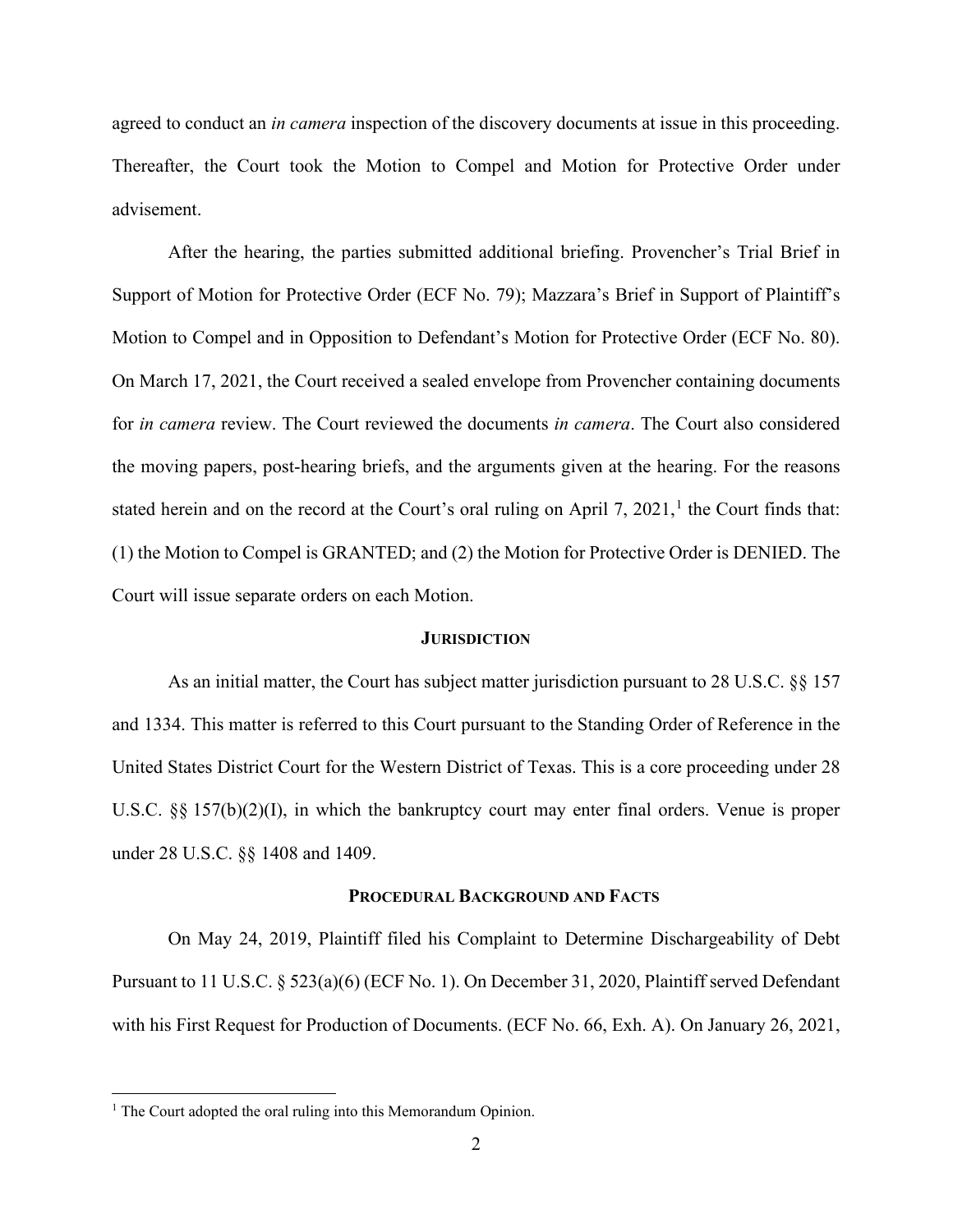Defendant provided her Responses to Plaintiff's Requests for Production. (ECF No. 66, Exh. B). Defendant refused to produce two categories of documents requested by Plaintiff. The first set of documents at issue is described as "[certain] bates numbered documents in the Defendant's possession that were stamped while she was represented in Virginia by Lee Berlik." (ECF No. 77, Exh. A). The second set of documents is "all documents and communications which relate to or support the factual basis of the Defendant's defenses contained in her Second Amended Answer on file in the Adversary Proceeding." (*Id*.). Defendant's privilege log states the documents requested—which consist of messages and posts in a private Facebook group—are protected under "anticipation of litigation, investigative privilege, and work product [privilege]." (*Id*.).

Plaintiff's Motion to Compel asserts "without more specific information about the documents being withheld, the privileges asserted by Provencher are inapplicable to the requested documents and such asserted objections and privilege are unsustainable." (ECF No. 66). Defendant did not respond to Plaintiff's Motion to Compel. Instead, Defendant filed a Motion for Protective Order. (ECF No. 70). Defendant's Motion for Protective Order deviates from the Privilege Log in that the Motion does not argue the discovery documents at issue are protected under anticipation of litigation, investigative privilege, and work product privilege. Instead, Defendant's Motion argues: (1) Plaintiff's request for documents invades third party privacy rights by seeking to access conversations Provencher had in a private Facebook group after Mazzara threatened to sue; and (2) the withheld documents are irrelevant in demonstrating Provencher's intent. (ECF No. 70, ¶¶ 6, 15). The Court will address each argument in turn.

### **I. Third Party Privacy Rights**

The documents Plaintiff requests are posts and chats in a "Secret Facebook Group" called "Christendom Survivors: The Order of the Phoenix." (ECF No. 79). The Defendant states the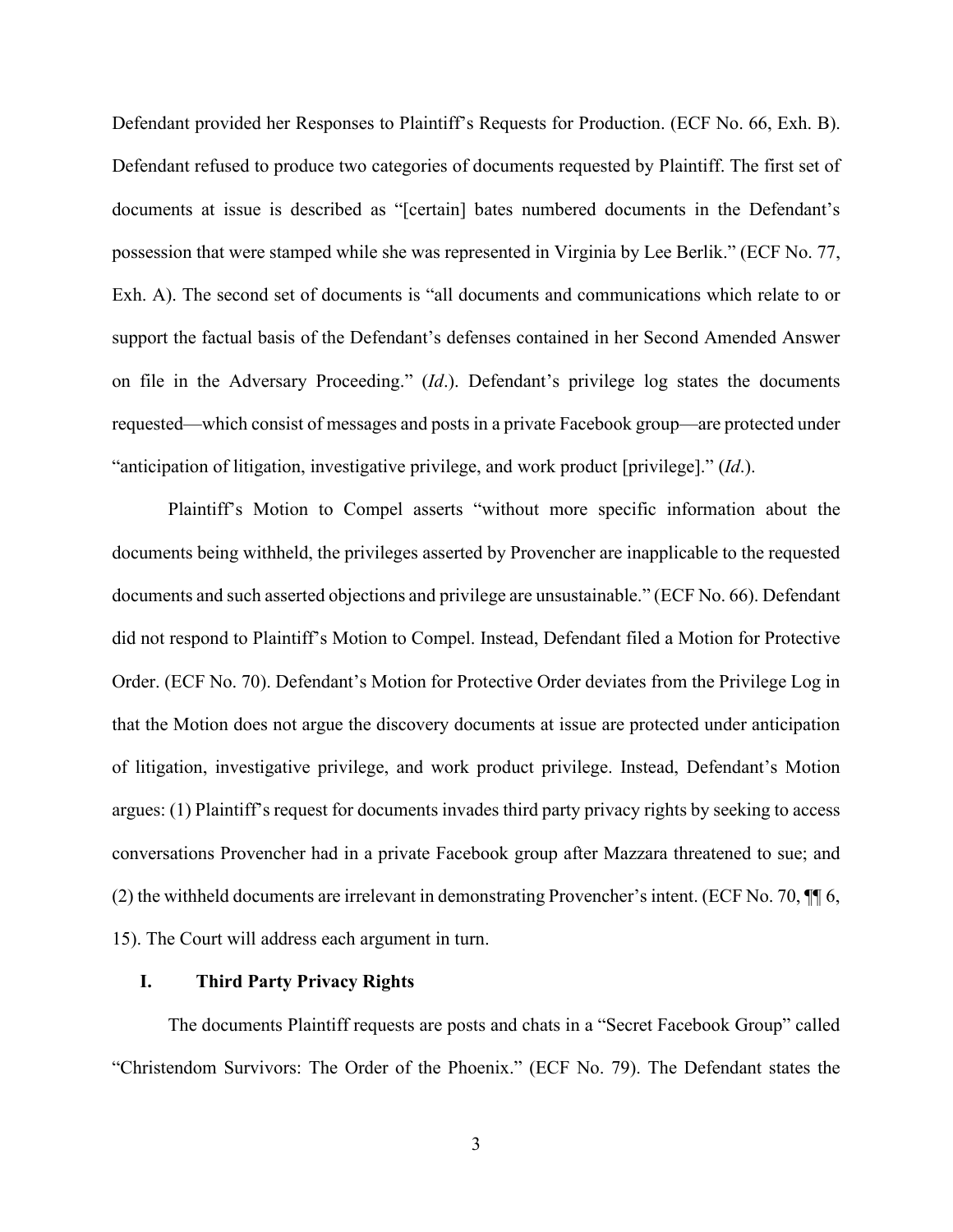Secret Facebook Group cannot be found via search, and a third party cannot be a participant in the group without permission from the group members. Defendant states the documents requested are "posted conversations between Defendant and various third parties which took place in a restricted interest chatroom for survivors of sexual assault and their supporters." (ECF No. 70, ¶ 3).

Defendant argues the private posts made in the Secret Facebook Group are protected because chat participants—in particular, participants who are not litigants in this case—have a reasonable expectation of privacy under the United States Constitution. According to Defendant, members of the Private Facebook Group shared feelings, engaged in "supportive venting," and discussed rumors concerning parties unrelated to this litigation. Defendant suggests that Plaintiff could glean the "identities and thoughts" of the Secret Facebook Group members (ECF No. 79) and sue "everyone who participated in any conversation which mentions his name in any derogatory context if the posts are made available to him." (ECF No. 70, ¶ 9). Defendant argues that disclosure of conversations on the Secret Facebook Group would result in members "[losing their] constitutionally protected reasonable expectation of privacy." (ECF No. 79).

To support her argument, Defendant cites two cases: *In re Disposable Contact Lens Antitrust Litig.*, Case No. 15-md-2626-J-20, 2019 U.S. Dist. LEXIS 209400, at \*108 (M.D. Fla. Nov. 27, 2019) and *United States v. Meregildo*, 883 F.Supp.2d 523 (S.D.N.Y. 2012).

Defendant argues that *Disposable Contact Lens Antitrust* supports her argument that "Courts recognize the distinction among Facebook's group privacy definitions." (ECF No. 79). The *Disposable Contact Lens Antitrust* case—a case dealing with anti-trust litigation—has no bearing on this case, because the court there does not discuss whether conversations in a private Facebook group are subject to a reasonable expectation of privacy. 2019 U.S. Dist. LEXIS 209400, at \*109. Rather, the court discussed—briefly, and in passing—that the litigants were part of a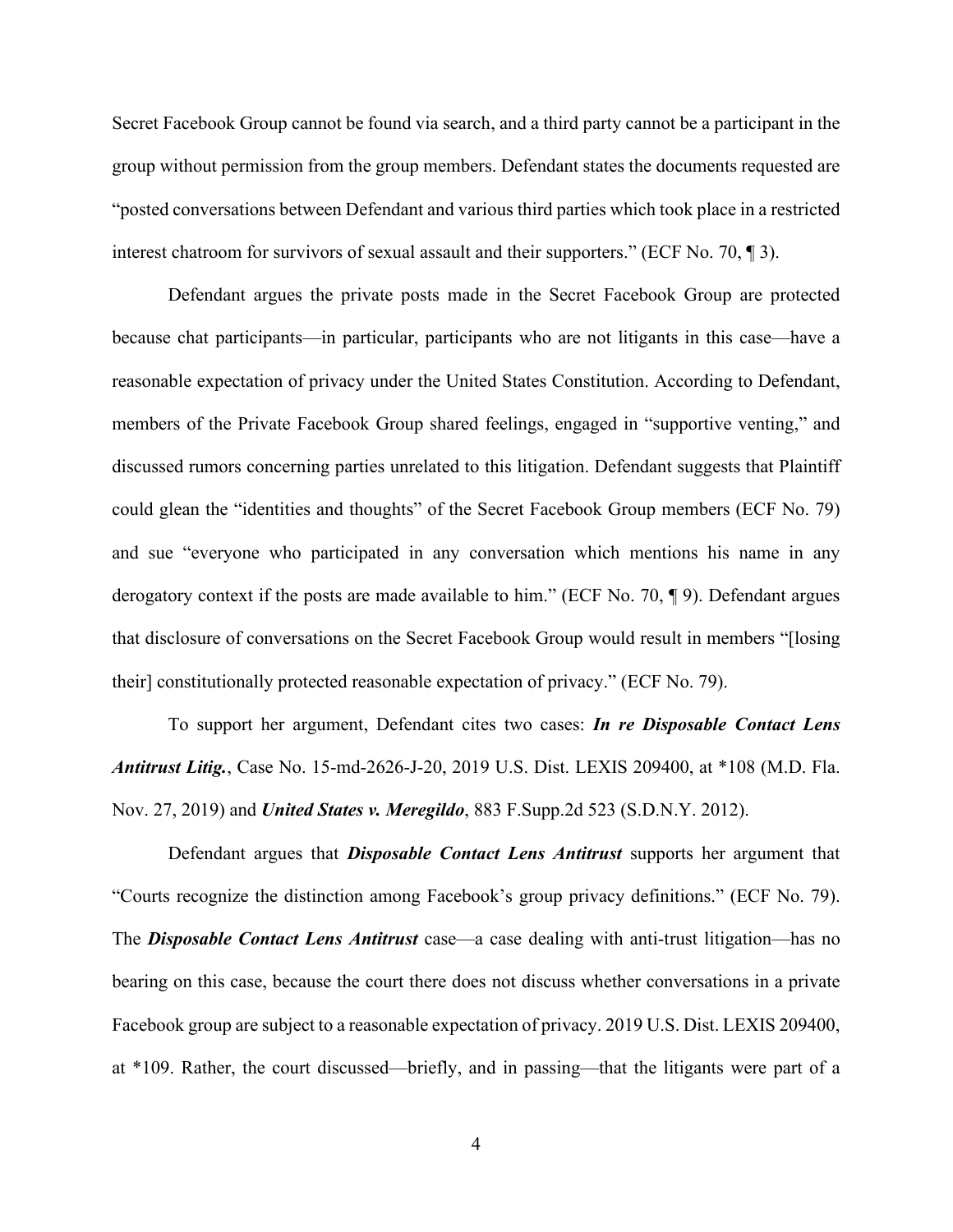private Facebook group. *Id*.

Next, Defendant contends the conversations in the Secret Facebook Group cannot be disclosed in discovery because the Group was set up for the express purpose of preserving the members' privacy rights. (ECF No. 79, p. 5). Defendant argues she should not be required to turn over the documents requested because members of the Secret Facebook Group are entitled to retain their third-party privacy rights.

Defendant presents a criminal case, *United States v. Meregildo*, to demonstrate the difference in privacy rights between when a party makes disclosures to Facebook "friends" generally (like the criminal defendant did in *Meregildo*) and when a party posts on a Secret Facebook Group (like Provencher did in this case). 883 F.Supp.2d at 525. The *Meregildo* court held the government did not violate the Fourth Amendment when a cooperating witness, who was one of the defendant's Facebook "friends," gave the Government access to defendant's Facebook profile. *Id*. at 526. Defendant contends "there has been no such waiver" in this case because "the Phoenix Group's members and administrator set up the Facebook group for the express purpose of preserving the members' privacy." (ECF No. 79). The Court finds this argument unpersuasive.

Defendant does not cite, and the Court could not find, any case that extends the Fourth Amendment to limit discovery among private parties in civil cases on the basis of a "reasonable expectation of privacy." Plaintiff's Brief cites a number of cases to support his argument that materials posted on a Secret Facebook Group—including Provencher's correspondence on the Christendom Survivors: the Order of the Phoenix group—are not privileged. *See Davenport v. State Farm Mut. Auto. Ins. Co.*, 11–cv–632–J, 2012 WL 555759, at \*1 (M.D. Fla. Feb. 21, 2012) ("Generally, [Social Networking Site] content is neither privileged nor protected by any right of privacy.") (citation omitted); *Tompkins v. Detroit Metro. Airport*, 278 F.R.D. 387, 388 (E.D.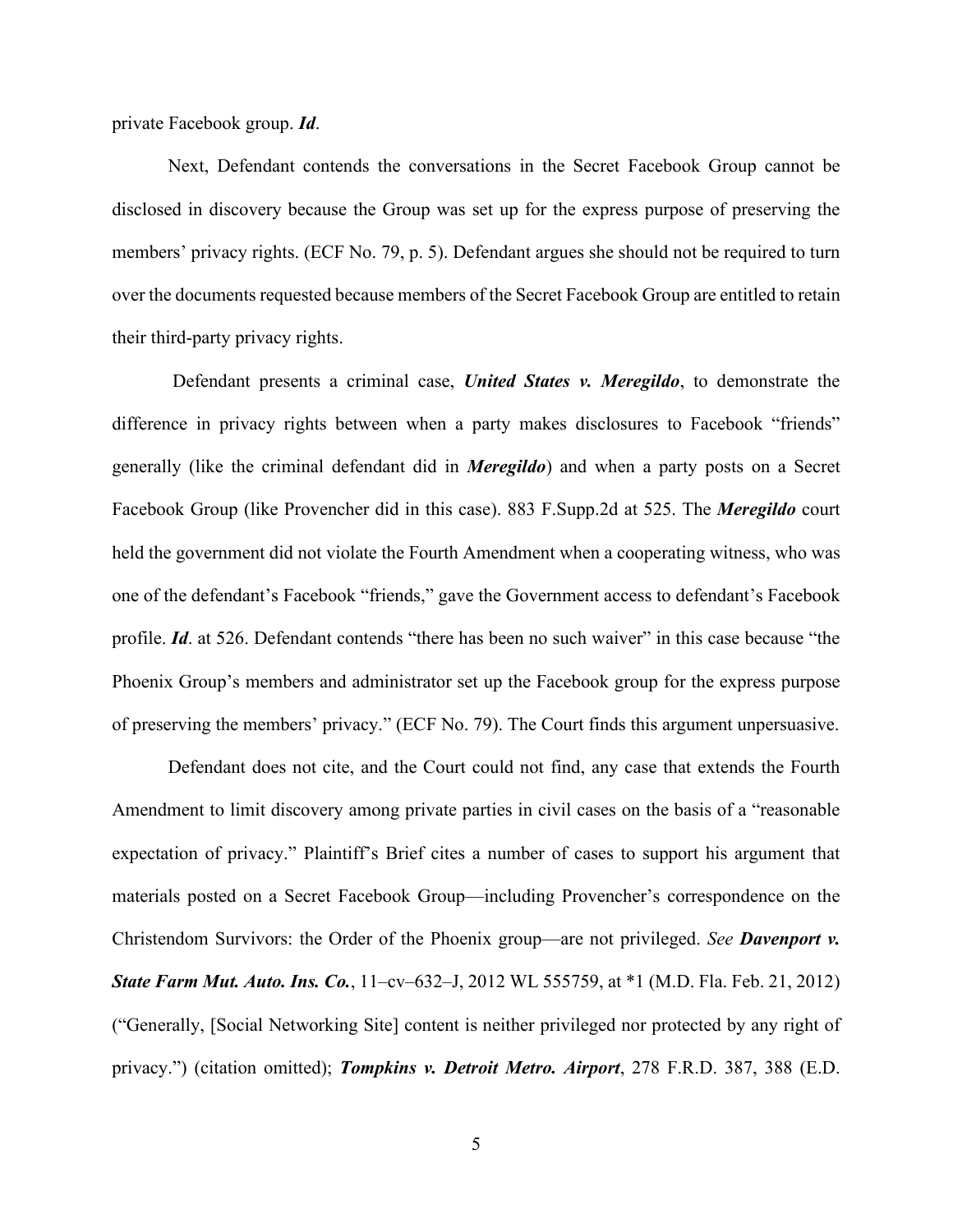Mich. 2012) ("[M]aterial posted on a "private" Facebook page, that is accessible to a selected group of recipients but not available for viewing by the general public, is generally not privileged, nor is it protected by common law or civil law notions of privacy."); *McGowan v. S. Methodist Univ.*, No. 18-CV-141, 2020 WL 2199189, at \*2 (N.D. Tex. May 6, 2020) ("Social media information is usually considered discoverable and 'is neither privileged nor protected by any right of privacy.'") (citation omitted).

As far as the Court is aware, there is no binding Fifth Circuit case law on whether Secret Facebook Groups are protected by a right to privacy. The Court, however, observes that the general consensus among courts that have dealt with the issue is that social networking content is discoverable, so long as the requests are not overly broad, unduly burdensome, irrelevant, or disproportionate. *McGowan*, 2020 WL 2199189, at \*2. Moreover, the Federal Rules of Civil Procedure permit broad discovery with little differentiation between public and private content. In

*Seattle Times v. Rhinehart*, the Supreme Court of the United States observed:

The Rules do not differentiate between information that is private or intimate and that to which no privacy interests attach. Under the Rules, the only express limitations are that the information sought is not privileged, and is relevant to the subject matter of the pending action. Thus, the Rules often allow extensive intrusion into the affairs of both litigants and third parties.

467 U.S. 20, 30 (1984); *Sorenson v. Fedex Kinko's Off.*, Civil No. SA-06-CA416-FB, 2007 WL 9710429, at \*1 (W.D. Tex. Sept. 10, 2007). For the foregoing reasons, the Court finds that the posts from the Secret Facebook Group in this case are not protected from discovery under a constitutional right to privacy.

## **II. Other Asserted Privileges**

Defendant's privilege log describes the correspondence in the Secret Facebook Group as privileged on the grounds of "anticipation of litigation, investigative privilege, and work product."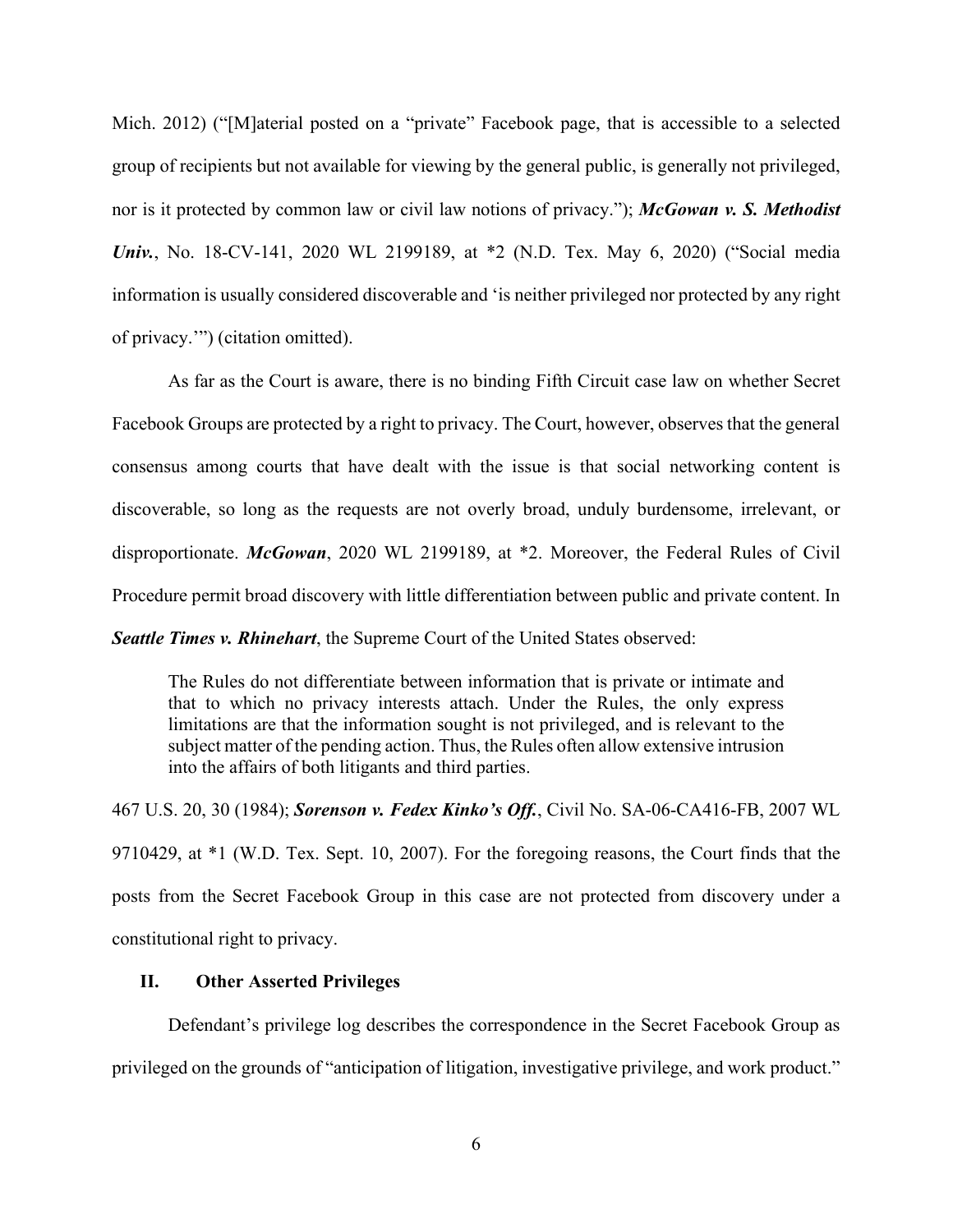(ECF No. 77, Exh. 2). Defendant's Motion for Protective Order, however, does not include any evidence or argument explaining why the investigative privilege applies. "The party asserting a privilege exemption from discovery bears the burden of demonstrating its applicability." *In re Santa Fe Int'l Corp.*, 272 F.3d 705, 710 (5th Cir. 2001). Because Defendant has not attempted to support her claims for investigative privilege, the Court finds the investigative privilege is inapplicable.

Defendant's Motion for Protective Order argues briefly that the documents-in-issue are privileged because they were made in anticipation of litigation. Defendant notes "the Private Posts were made after the plaintiff threatened to sue the defendant, hence the reference to 'anticipation of litigation in the privilege log.'" (ECF No. 70, ¶ 6). Per Defendant, the Private Posts contained "expressions of support of [Provencher's] friends, and the members 'venting' legal speculations and advice regarding threats of this lawsuit." (*Id*.).

The work product doctrine "insulates a lawyer's research, analysis of legal theories, mental impressions, notes, and memoranda of witnesses' statements from an opposing counsel's inquiries." *Dunn v. State Farm Fire & Cas. Co.***,** 927 F.2d 869, 875 (5th Cir. 1991). "The burden of establishing that a document is work product is on the party who asserts the claim." *Hodges, Grant & Kaufmann v. United States*, 768 F.2d 719, 721 (5th Cir. 1985). To assert work product privilege, a party must show: "(1) the materials sought are documents or tangible things; (2) the materials sought were prepared in anticipation of litigation or for trial; (3) the materials were prepared by or for a party's representative; [and] (4) if the party seeks to show that the material is opinion work product, that party must show that the material contains the mental impressions, conclusions, opinions, or legal theories of an attorney or other representative of a party." *S.E.C. v. Brady,* 238 F.R.D, 429, 441 (N.D. Tex. 2006). Provencher has established that the materials sought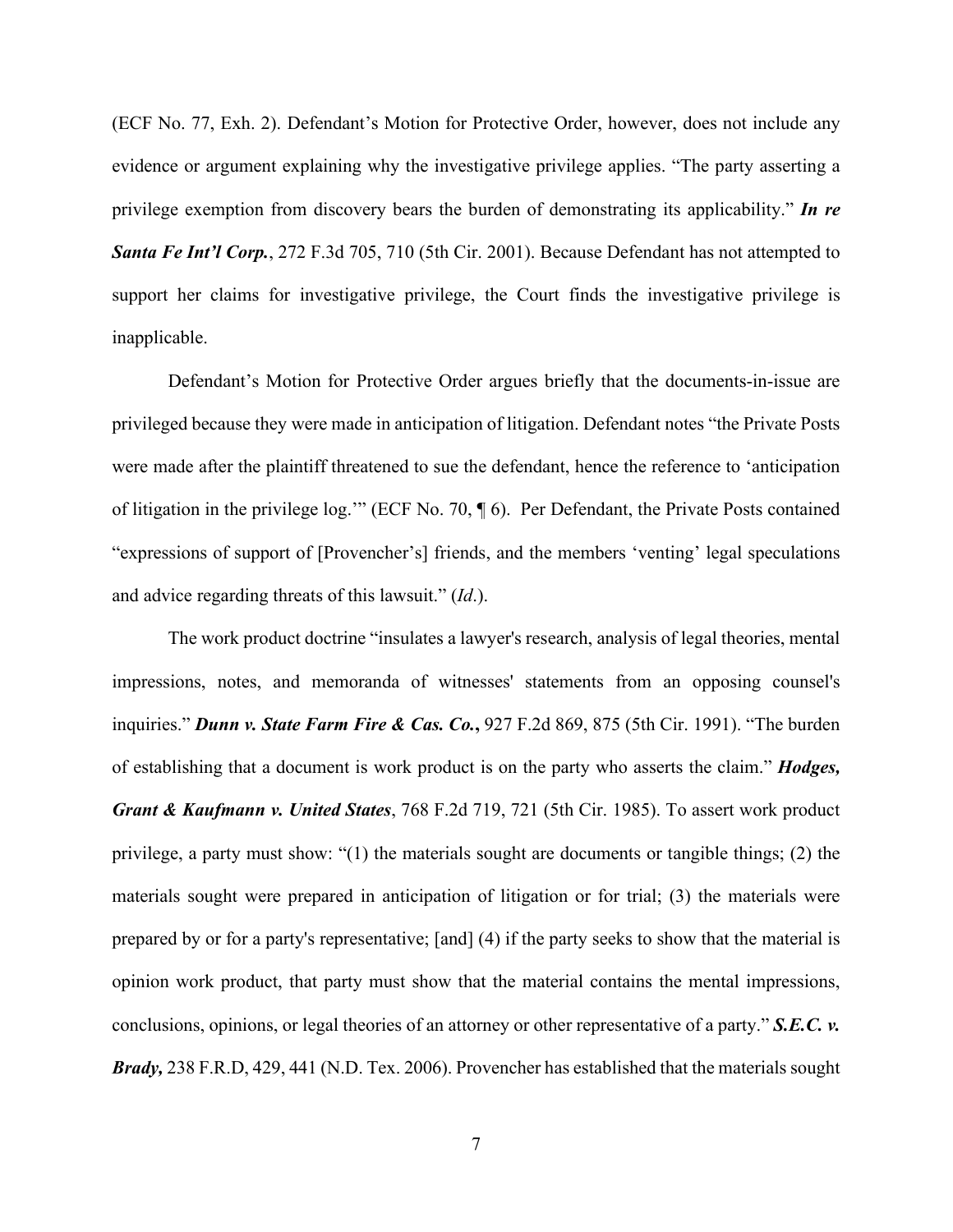are documents. Provencher, however, has not established that the materials were prepared in anticipation of litigation by or for her lawyer. Moreover, Provencher has not argued that the material contains mental impressions, conclusions, or legal theories of her attorney or of another representative. Therefore, the Court declines to find that the Secret Facebook Group posts or conversations are protected by work product privilege

In sum, Provencher has not met her burden to demonstrate that the documents-at-issue are privileged based on a reasonable expectation of privacy under the Fourth Amendment, anticipation of litigation, investigative privilege, or work product privilege. As a final matter, the Court must consider whether the discovery sought is relevant.

## **III. Relevance**

Rule 26(b) allows parties to "obtain discovery regarding any nonprivileged matter that is relevant to any party's claim or defense and proportional to the needs of the case. . . ." The Court is required to "[consider] the importance of the issues at stake in the action," "the importance of the discovery in resolving the issues," and "whether the burden or expense of the proposed discovery outweighs its likely benefit." Fed. R. Civ. P. 26(b)(1) (West 2021). Generally, the scope of discovery is broad and permits the discovery of "any nonprivileged matter that is relevant to any party's claim or defense." *Crosby v. La. Health Serv. and Indem. Co.*, 647 F.3d 258, 262 (5th Cir. 2011) (citing [Fed.R.Civ.P.](https://1.next.westlaw.com/Link/Document/FullText?findType=L&pubNum=1000600&cite=USFRCPR26&originatingDoc=Ieb583706b23611e08bbeb4ca0e5b8ed9&refType=RB&originationContext=document&transitionType=DocumentItem&contextData=(sc.UserEnteredCitation)#co_pp_3fed000053a85) 26(b)(1)). "Courts have traditionally construed 'relevance' broadly: information is relevant if it 'encompass[es] any matter that bears on, or that reasonably could lead to other matter that could bear on, any issue that is or may be in the case.'" *Coughlin v. Lee*, 946 F.2d 1152, 1159 (5th Cir. 1991) (citation omitted).

Defendant argues the Federal Rules of Civil Procedure do not grant a requesting party "a generalized right to rummage at will through information . . . limited from public view" but instead